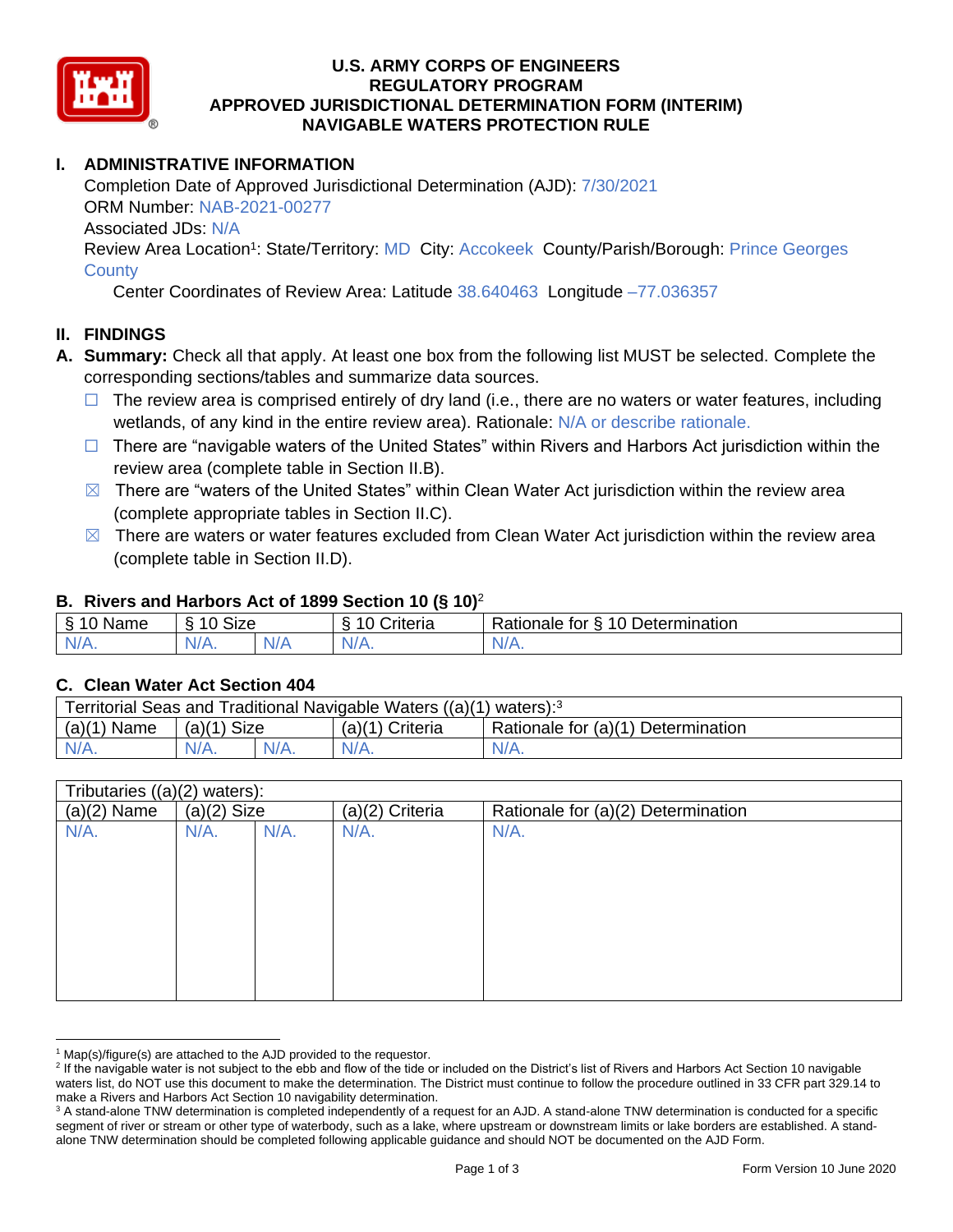

### **U.S. ARMY CORPS OF ENGINEERS REGULATORY PROGRAM APPROVED JURISDICTIONAL DETERMINATION FORM (INTERIM) NAVIGABLE WATERS PROTECTION RULE**

| Lakes and ponds, and impoundments of jurisdictional waters $((a)(3)$ waters): |               |  |                   |                                    |  |
|-------------------------------------------------------------------------------|---------------|--|-------------------|------------------------------------|--|
| $(a)(3)$ Name                                                                 | $(a)(3)$ Size |  | $(a)(3)$ Criteria | Rationale for (a)(3) Determination |  |
| $N/A$ .                                                                       | $N/A$ .       |  | $N/A$ .           | $N/A$ .                            |  |

| Adjacent wetlands ((a)(4) waters): |               |                  |                                                                                                                                                                                                                                                       |                                                                                                                                                                                                                                                                                                                                                                                                                          |  |
|------------------------------------|---------------|------------------|-------------------------------------------------------------------------------------------------------------------------------------------------------------------------------------------------------------------------------------------------------|--------------------------------------------------------------------------------------------------------------------------------------------------------------------------------------------------------------------------------------------------------------------------------------------------------------------------------------------------------------------------------------------------------------------------|--|
| $(a)(4)$ Name                      | $(a)(4)$ Size |                  | (a)(4) Criteria                                                                                                                                                                                                                                       | Rationale for (a)(4) Determination                                                                                                                                                                                                                                                                                                                                                                                       |  |
| $W-1$                              | 0.007         | $\text{acre}(s)$ | $(a)(4)$ Wetland<br>separated from<br>an $(a)(1)-(a)(3)$<br>water only by an<br>artificial structure<br>allowing a direct<br>hydrologic<br>surface<br>connection<br>between the<br>wetland and the<br>$(a)(1)-(a)(3)$<br>water, in a typical<br>vear. | The wetlands met all three parameters and directly<br>abuts the artificial structure, which contributes flow to<br>an unnamed tributary. The soils met the F3 hydric<br>soil indicators, the vegetation was determined<br>hydrophytic through the dominance test, and<br>hydrology was satisfied during the consultants site<br>visit on 28 April 2021. The area was determined to<br>be a seasonally saturated wetland. |  |

# **D. Excluded Waters or Features**

| -<br>$(b)(12))$ : <sup>4</sup><br>((b)(1)<br>Excluded<br>waters |                   |      |                        |                                                 |  |
|-----------------------------------------------------------------|-------------------|------|------------------------|-------------------------------------------------|--|
| Exclusion<br>Name                                               | Size<br>Exclusion |      | Exclusion <sup>3</sup> | <b>Rationale for Exclusion</b><br>Determination |  |
| N/A.                                                            | $N/A$ .           | N/A. | $N/A$ .                | 'N/H.                                           |  |

# **III. SUPPORTING INFORMATION**

- **A. Select/enter all resources** that were used to aid in this determination and attach data/maps to this document and/or references/citations in the administrative record, as appropriate.
	- $\boxtimes$  Information submitted by, or on behalf of, the applicant/consultant: Bay Environmental, Inc. dated 28 April 2021.

This information is sufficient for purposes of this AJD. Rationale: N/A.

☐ Data sheets prepared by the Corps: N/A.

 $\boxtimes$  Photographs: Other: Ground photographs taken 28 April 2021 by Bay Environmental Inc. and Corps documented photos from 16 July 2021

- $\boxtimes$  Corps site visit(s) conducted on: 16 July 2021
- ☐ Previous Jurisdictional Determinations (AJDs or PJDs): N/A.
- ☐ Antecedent Precipitation Tool: *provide detailed discussion in Section III.B*.
- ☒ USDA NRCS Soil Survey: Online Web Soil Survey
- **⊠** USFWS NWI maps: NWI online wetland mapper
- ☐ USGS topographic maps: N/A.

<sup>4</sup> Some excluded waters, such as (b)(2) and (b)(4), may not be specifically identified on the AJD form unless a requestor specifically asks a Corps district to do so. Corps districts may, in case-by-case instances, choose to identify some or all of these waters within the review area.  $5$  Because of the broad nature of the (b)(1) exclusion and in an effort to collect data on specific types of waters that would be covered by the (b)(1)

exclusion, four sub-categories of (b)(1) exclusions were administratively created for the purposes of the AJD Form. These four sub-categories are not new exclusions, but are simply administrative distinctions and remain (b)(1) exclusions as defined by the NWPR.